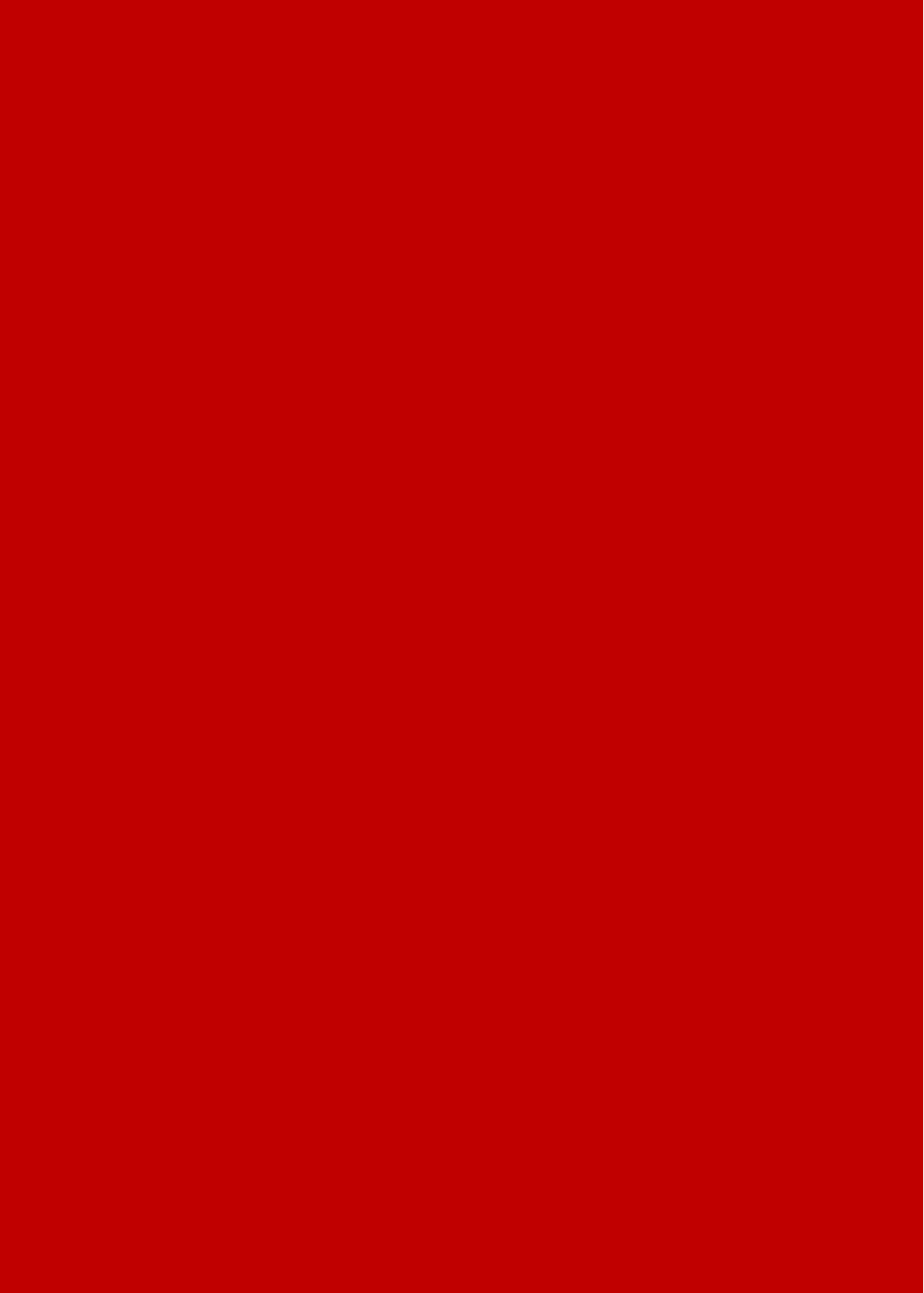#### **- CHAPTER 2 - Can You Hear Me Now?**

We have a tremendous privilege as believers in Yeshua HaMashiach, we have a Father (Hashem) and He wishes to show us His love during our daily life and be involved in everything that concerns us.

His desire is we search for Him so that He can come closer to us. This does not mean that He expects us to spend every minute of our day on our knees in prayer, but He does want to have an intimate conversation with us as we are His own.

If we really want to hear from Hashem (God), we have to make lifestyle changes that create an atmosphere for Him to speak. Atmosphere can be defined as "the climate, environment or the predominant mood around you." Have you ever noticed that you feel moods around you, like tension or strife?

Atmospheres are created by our attitudes. And there are some important attitudes we need to choose in our relationship with Hashem (God) that will make us sensitive to His voice.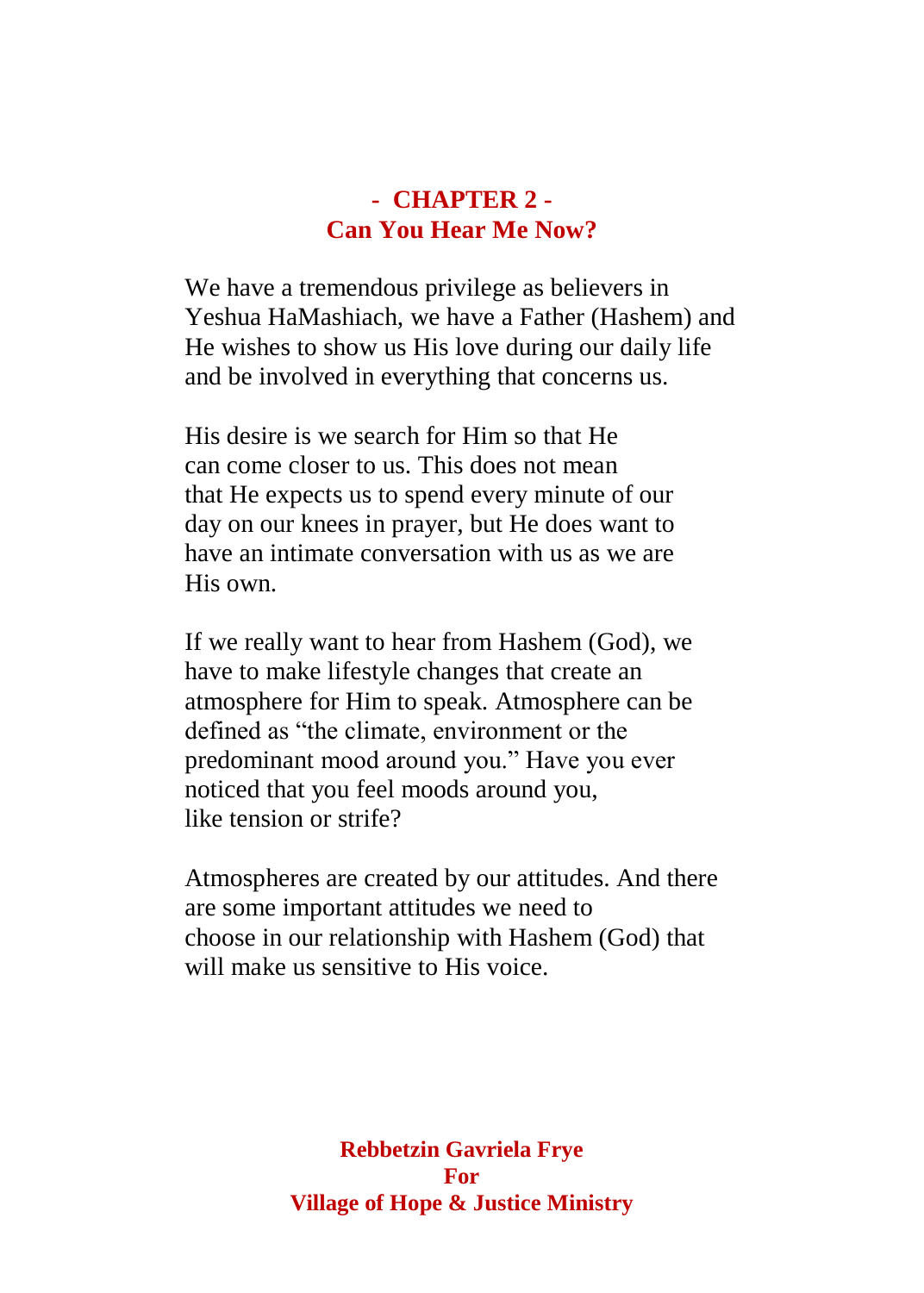Hashem (God) is speaking, but the real question is, "Are we listening?"

When I'm talking with someone, if I can tell they aren't listening to me, I stop talking. In the same way, Hashem (God) speaks to those who will listen to Him. We have to guard ourselves against a mentality of only listening for His voice when we're desperate for a word of wisdom or need help in an emergency.

Years ago, HaShem (God) taught me a good lesson In this area. I was in the habit of only really seeking Him when I was desperate for help or a word from Him. One day, Hashem (God) spoke to my heart and said, "Gavriela, if you will seek Me all the time as if you are desperate, you won't find yourself in as many desperate situations."

This got my attention! I learned that it's much easier to keep my spiritual ear continuously tuned in to hear Hashem (God) rather than trying to catch up and gain ground when life gets rough. Our relationship with Hashem (God) is based on our Faith in who He is, believing He loves and cares for us. Romans 10:17 (TLV) says, Faith comes by hearing, and hearing by the word of Hashem (God). As we take time on a regular basis to pray and study the Torah (Old Covenant) and the Brit Chadashah (New Covenant),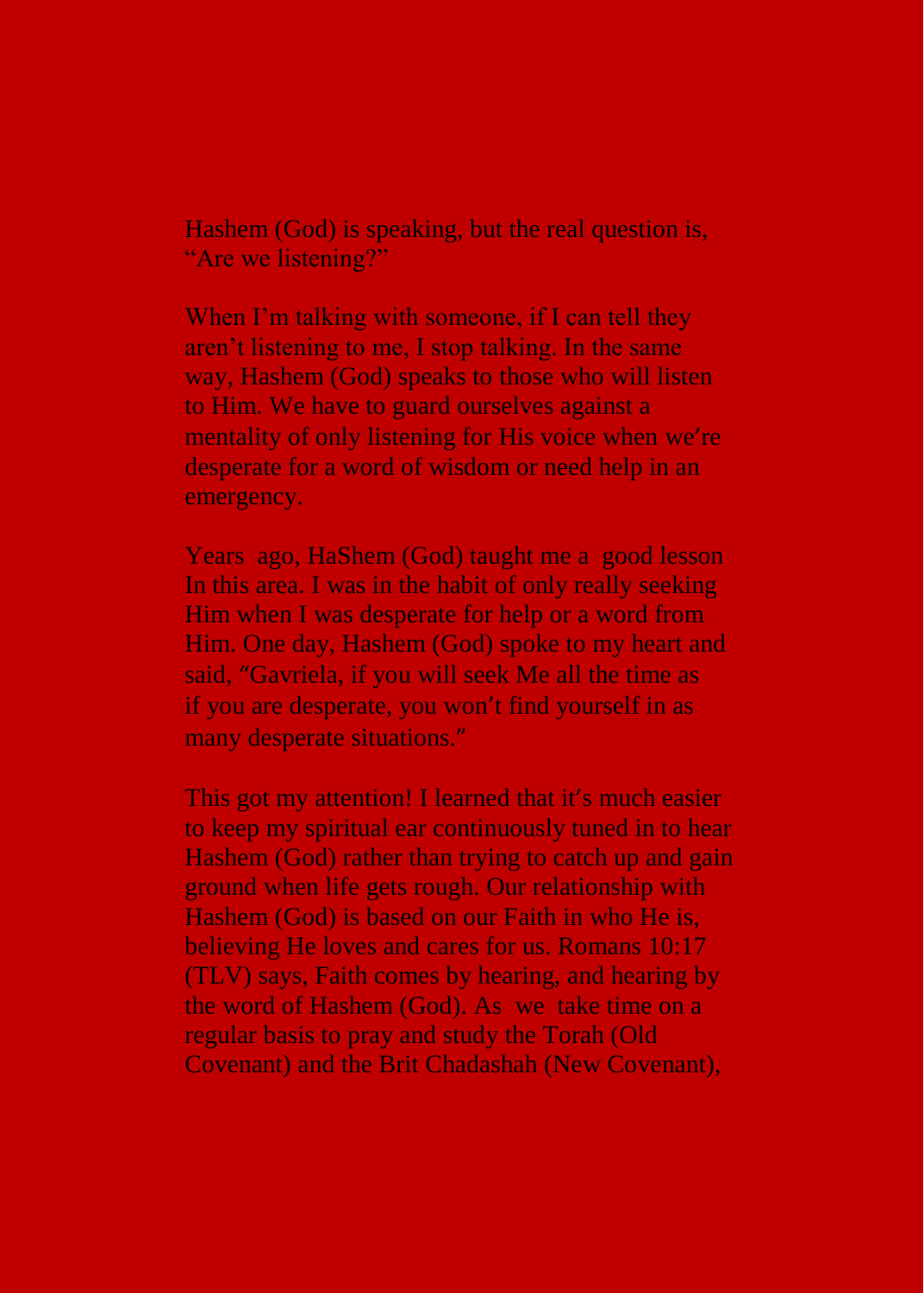we will develop a consistent habit of keeping our spiritual ear tuned in to Hashem (God)'s voice.

### **2. AN ATTITUDE THAT HONORS HASHEM (GOD)**

When we're struggling to make a decision or we're facing a problem we don't know how to handle, it's easy to go to people to get their opinion about what we should do instead of waiting on Hashem (God) for direction. However, when we do this, we are actually honoring the advice of people more than the wisdom of Hashem (God).

I often ask people, "When trouble strikes, do you run to the phone or to the throne?" What I mean is, do you first run to other people for help or guidance, or do you immediately run to Hashem (God)'s throne to receive strength, encouragement and wisdom?

I'm not saying we should never ask anyone for godly counsel. Hashem (God) can certainly lead us to discuss things with other people at times. But if we constantly have to know what "so-and-so" thinks or what they would do, then we're not trusting that we can hear from Hashem (God) ourselves.

I love John 2:27. It says the anointing of the Ruach-HaKodesh (Holy Spirit) "remains" (dwells in you) and that He "teaches you about all things." Hashem (God) wants us to be individually led by the Ruach-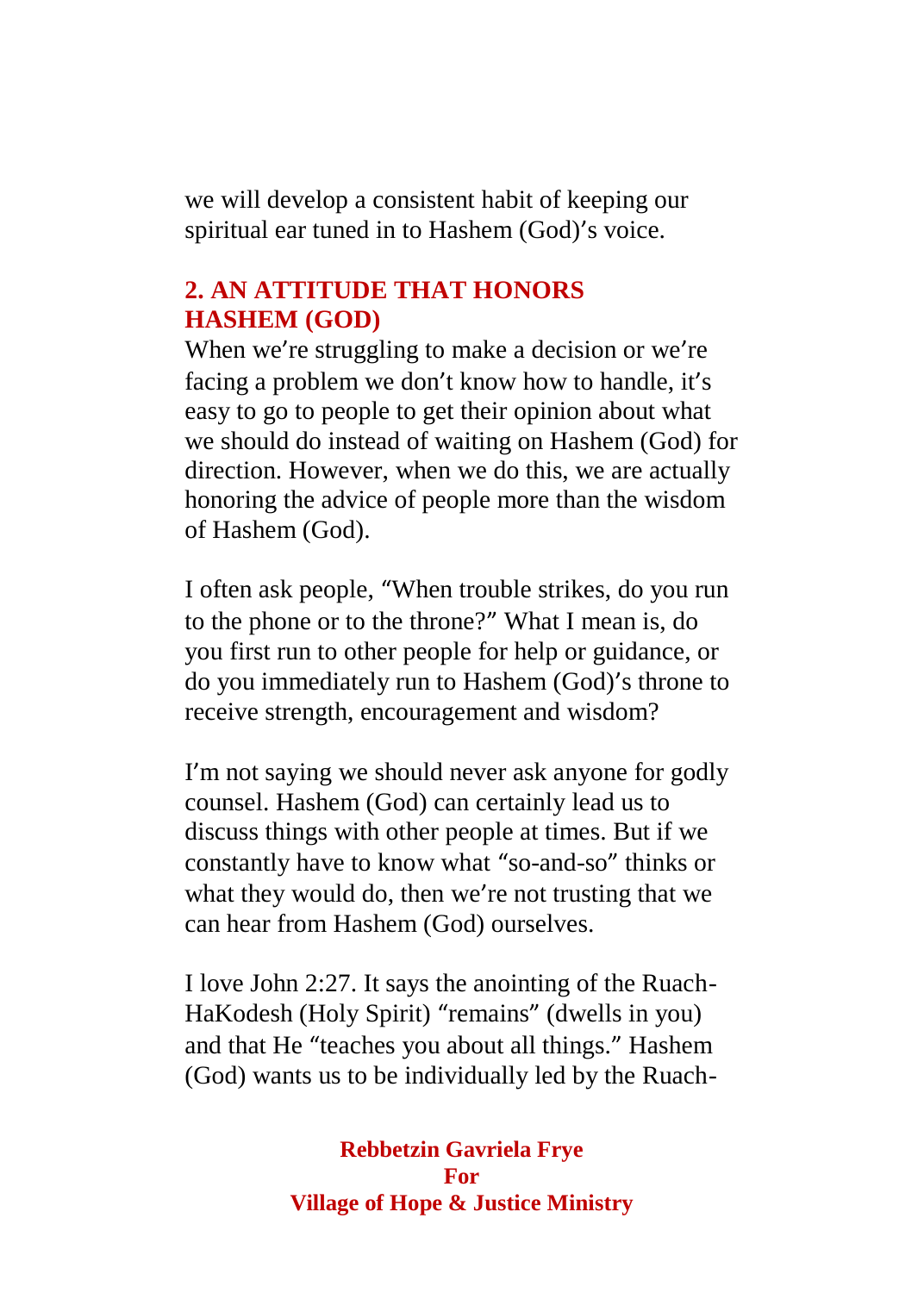HaKodesh (Holy Spirit). If we're going to develop the ability to hear from Him, we need to start stepping out in faith, following the promptings of the Ruach-HaKodesh (Holy Spirit) that come to our heart. When you need answers, I encourage you to run to Hashem (God). Allow Him to speak to you by His Ruach-HaKodesh (Spirit). And if you make a mistake, trust Him to help you get back on track and keep moving forward.

In Psalm 40:6 (TLV), David says, Sacrifice and offering You do not desire. You have given me the capacity to hear and obey. Your law, a more valuable service than burnt offerings. David understood that he was honoring Hashem (God) and showing how He loved and trusted Him when he obeyed His commands.

The same is true for us. It doesn't do any good for Hashem (God) to talk to us if we're not going to listen and obey what He says or if we choose to only do the things we want to do. The way to experience Hashem (God)'s will for our lives is simple: pray and obey. Dr. Yonge Cho is the pastor of the largest Christian church in South Korea, you may have heard of him. When he was asked how he builds his church, his response was, "I pray and I obey." I love this!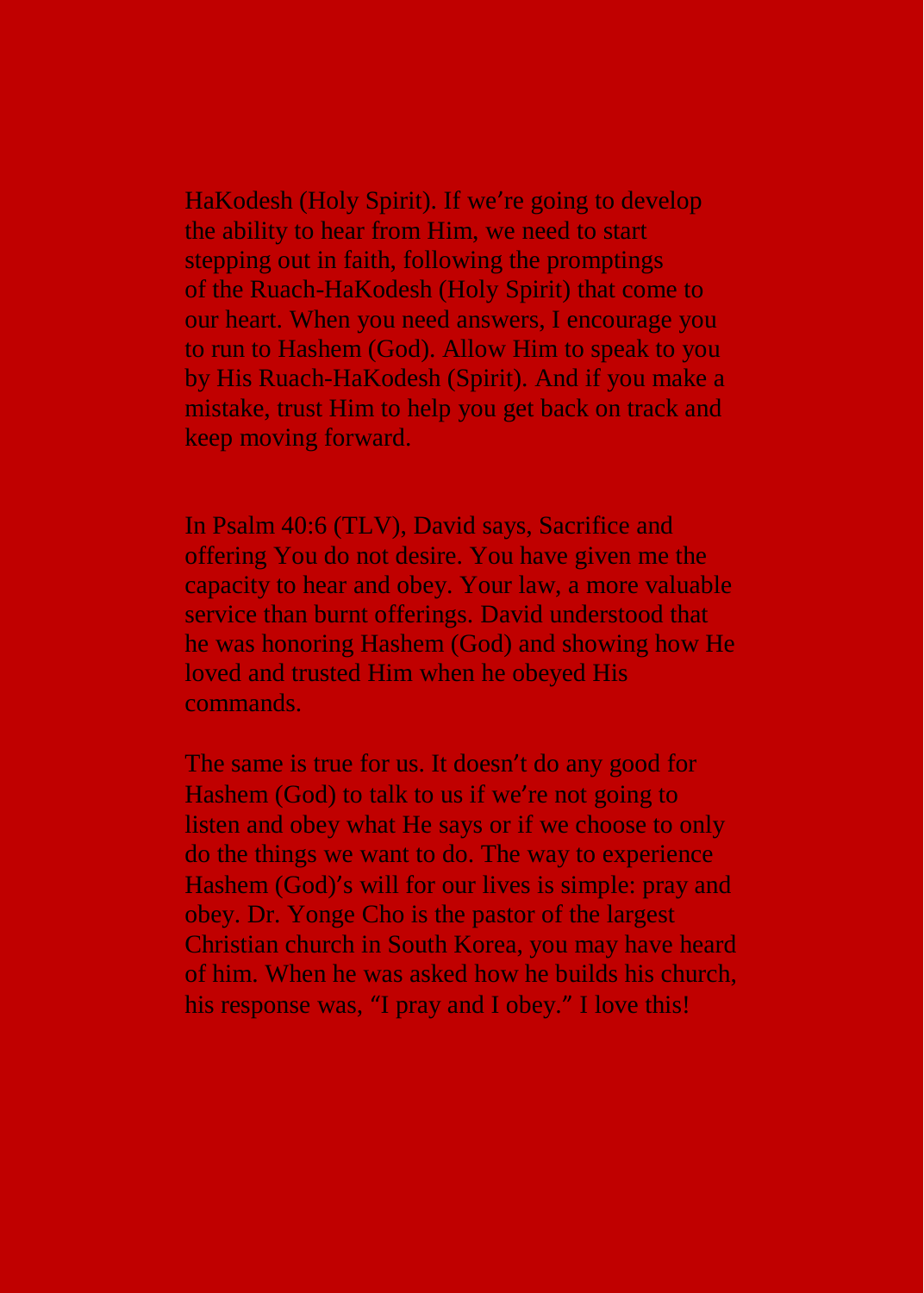Obedience to Hashem (God) is the key to hearing His voice not just sometime, but as a lifestyle. There's a big difference between a person who only prays for Hashem (God) to show them what to do when they are in trouble and someone who wholeheartedly follows Hashem (God) in the way they live.

I know it's not always easy to obey, especially when Hashem (God)'s showing you to do something you don't like or don't feel like doing. The truth is, we won't always be excited about the things Hashem (God) leads us to do, like humbling ourselves and apologizing when we've hurt someone.

But whatever He puts in our hearts to do, it's always for our good. And He will always be with us, giving us the wisdom and strength to obey when we hear His voice.

Here's a great place to start: Begin taking steps of faith by doing things you see in the Bible that clearly reveal Hashem (God)'s will. The more you obey, the easier it becomes to hear Hashem (God)'s voice and follow through on what He says.